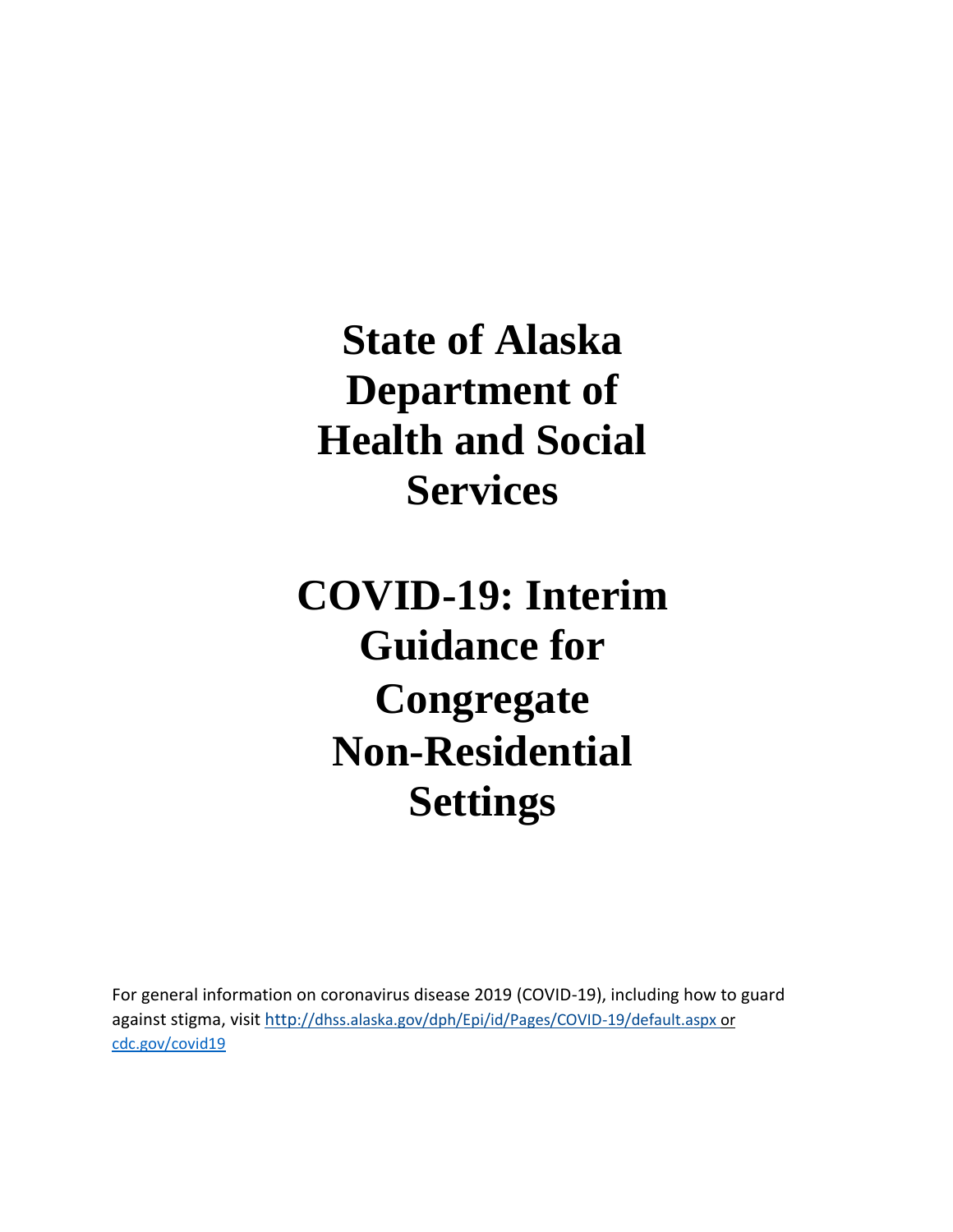# Contents

| Best practices to preventing the spread of COVID-19 in non-residential congregate settings4        |  |
|----------------------------------------------------------------------------------------------------|--|
|                                                                                                    |  |
|                                                                                                    |  |
|                                                                                                    |  |
|                                                                                                    |  |
|                                                                                                    |  |
|                                                                                                    |  |
|                                                                                                    |  |
|                                                                                                    |  |
|                                                                                                    |  |
|                                                                                                    |  |
|                                                                                                    |  |
|                                                                                                    |  |
|                                                                                                    |  |
|                                                                                                    |  |
|                                                                                                    |  |
|                                                                                                    |  |
|                                                                                                    |  |
|                                                                                                    |  |
| Quick Guide for Congregate Settings on Vaccination, Masking, and Physical/Social Distancing Due to |  |
|                                                                                                    |  |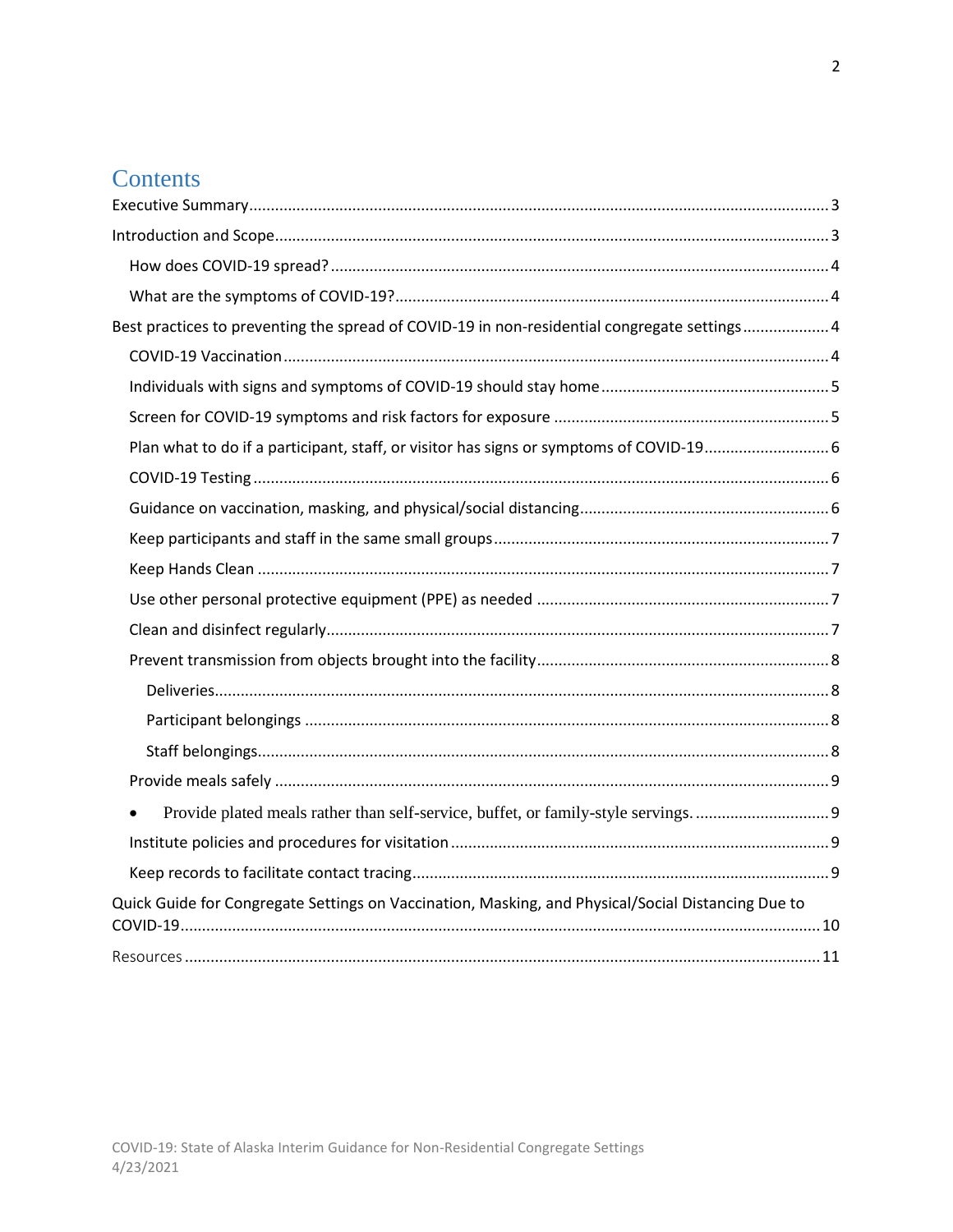# <span id="page-2-0"></span>Executive Summary

These guidelines for non-residential congregate settings are a compilation of recommendations for the prevention and control of COVID-19 infection in congregate environments providing services to seniors, disabled individuals, and other vulnerable populations whose age or health status places them at higher risk for severe COVID-19 illness. This document revises multiple sections from previous guidelines to incorporate the assumption that a portion of participants and staff have received vaccinations.

The Department has revised this guidance at a time when large-scale vaccination is underway. As vaccination becomes more widespread and COVID-19 case counts decrease, our guidance will change to keep pace with the most current science and CDC recommendations. We continue to learn about COVID-19 and public health guidance is evolving. Administrators of congregate settings should stay up to date on U.S. Centers for Disease Control (CDC) and State of Alaska guidelines.

# <span id="page-2-1"></span>Introduction and Scope

A non-residential congregate setting is an environment where people gather in proximity for either a limited or extended period of time, but do not stay at the location overnight.

Examples include:

- Settings which provide congregate meals to vulnerable populations,
- Senior Centers,
- Adult Day Centers,
- Site-Based Day Habilitation and similar group activities where people come together to socialize and recreate.

Even if there is no guideline for your specific type of setting, recommendations in guidelines for similar settings are likely relevant. For example, guidance for retirement communities may be applicable to senior centers. Consider assigning a specific staff member to follow changes in federal and state guidance. Encourage staff and participants to prevent transmission and minimize the risk of infection. Finally, some settings may not be large enough to accommodate the necessary guidelines and may need to reduce capacity of participants they can serve safely or should move activities to the outdoors where possible.

This guidance does not apply to congregate gatherings in universities, correctional facilities, schools, childcare centers, and assisted living homes, which should follow guidance specifically for those settings. The Alaska State Department of Health and Social Services has issued recommendations and guidance and requirements for skilled nursing facilities and assisted living homes. Visit <https://covid19.alaska.gov/> for the latest information.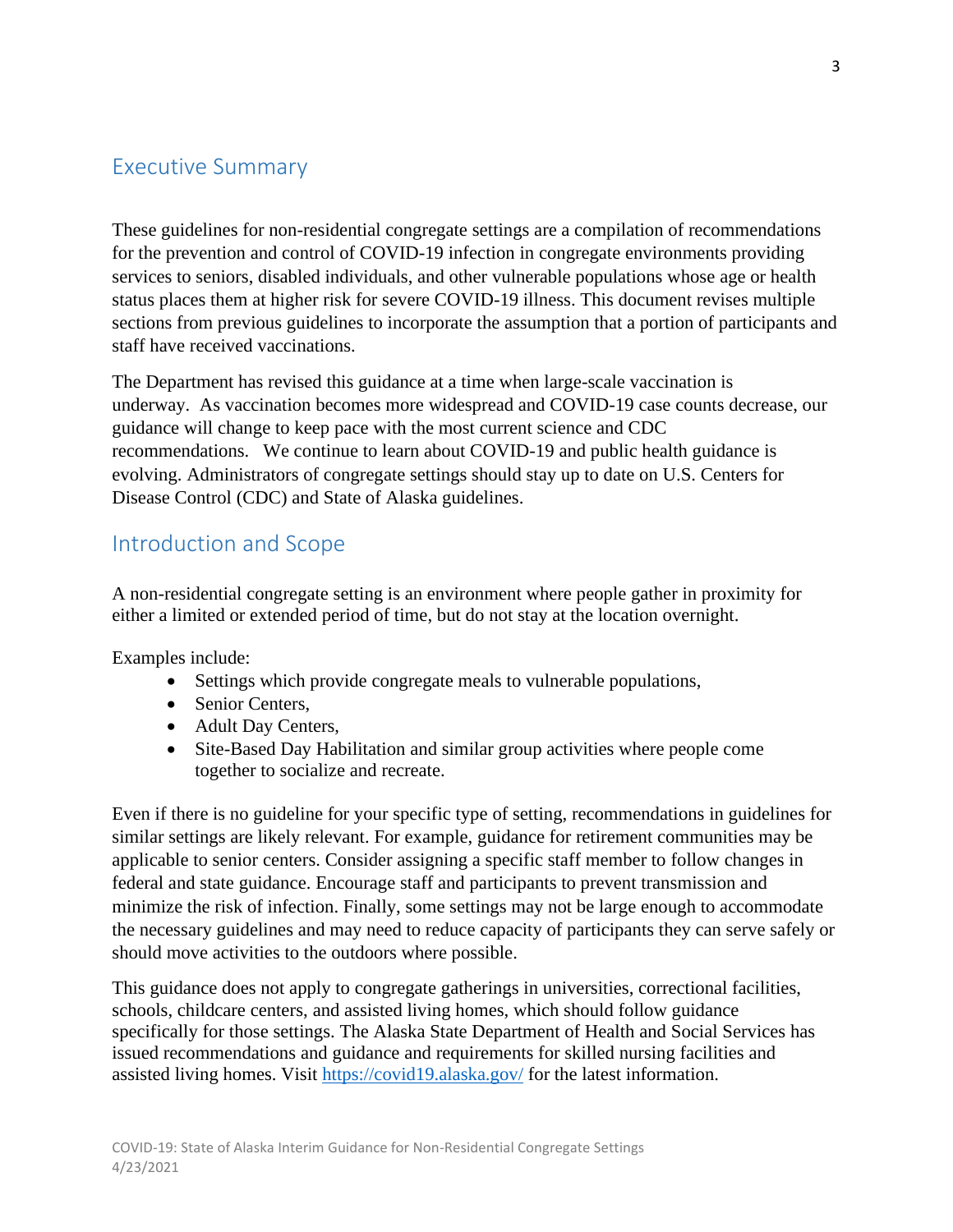#### <span id="page-3-0"></span>How does [COVID-19 spread?](https://www.cdc.gov/coronavirus/2019-ncov/prevent-getting-sick/how-covid-spreads.html)

- The virus is primarily spread to people who are in close contact (within about 6 feet) with an infected person. The virus is in droplets that are sprayed when a person coughs, sneezes, or talks. Staying 6 feet away helps protect you from that spray.
- The virus may also be spread if a person touches a surface or object with the virus on it and then touches their mouth, nose, or possibly their eyes. This is not thought to be the primary way the virus spreads, however. You can protect yourself from this type of exposure by regularly washing your hands and by cleaning frequently touched surfaces.
- Scientists now believe that people who have no symptoms can spread the virus. But it is still very important that people with symptoms stay home except to seek medical care.

# <span id="page-3-1"></span>What are the [symptoms of COVID-19?](https://www.cdc.gov/coronavirus/2019-ncov/symptoms-testing/symptoms.html)

Scientists are still learning more about COVID-19 and its symptoms. Symptoms can include:

- Fever (feeling feverish OR temperature of 100.4 degrees F or 38 degrees C or greater)
- Chills
- Cough
- Shortness of breath or difficulty breathing
- Fatigue
- Muscle or body aches
- Headache
- New loss of taste or smell
- Sore throat
- Congestion or runny nose
- Nausea or vomiting
- Diarrhea

# <span id="page-3-2"></span>Best practices to preventing the spread of COVID-19 in non-residential congregate settings

Protecting participants, visitors, and staff at non-residential congregate settings from COVID-19 requires a multi-layered approach. The measures outlined in this document aim to:

- 1) Encourage COVID-19 vaccination among participants and staff of non-residential congregate settings
- 2) Prevent the introduction of COVID-19 into the facility through symptom and exposure screening **AND**
- 3) prevent the transmission of COVID-19 among participants, visitors, and staff through physical distancing, use of cloth face coverings and personal protective equipment, and good hand hygiene.

### <span id="page-3-3"></span>COVID-19 Vaccination

Receiving a COVID-19 vaccine is the single-most important step that participants and staff can take to keep themselves and others safe. [A recent study](https://www.cdc.gov/mmwr/volumes/70/wr/pdfs/mm7013e3-H.pdf) conducted in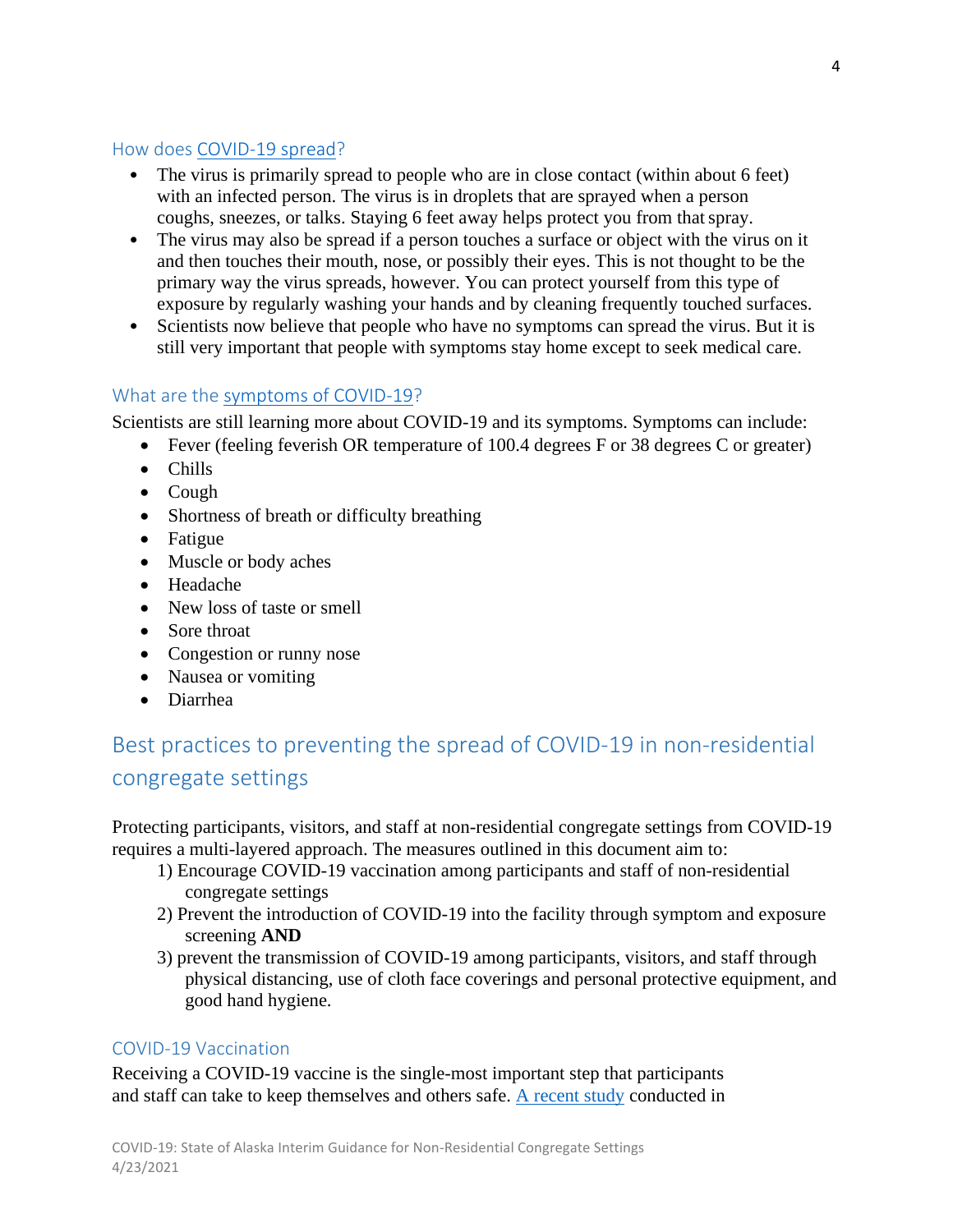health care workers has shown that the single most effective way to prevent COVID-19 infection and transmission is by vaccination.

Three vaccines are currently available in Alaska: mRNA vaccines produced by Moderna and Pfizer; and an adenovirus-vectored vaccine by Johnson & Johnson/Janssen. All these vaccines are extremely effective (≥89%) at preventing severe COVID-19 infection causing hospitalization and are nearly 100% effective at preventing death due to COVID-19.

An individual is considered fully vaccinated  $\geq$  weeks following receipt of the second dose in a 2-dose series or >2 weeks following receipt of one dose of a singledose vaccine. Everyone who is fully vaccinated is actively helping to keep themselves, their co-workers, clients, families, and communities safe. For more information about vaccination see the [AK COVID-19 Vaccine webpage](http://dhss.alaska.gov/dph/Epi/id/Pages/COVID-19/vaccine.aspx) or the [CDC](https://www.cdc.gov/coronavirus/2019-ncov/vaccines/vaccine-benefits.html)  [benefits of vaccination](https://www.cdc.gov/coronavirus/2019-ncov/vaccines/vaccine-benefits.html)

### <span id="page-4-0"></span>Individuals with signs and symptoms of COVID-19 should stay home

Non-residential congregate settings should have a policy in place which states that staff and participants are not permitted to come to the facility if they are ill or exhibiting any signs or symptoms of COVID-19. Staff members with any symptoms should stay home and consult their health care provider or the facility's occupational health program on safe return to work. Facilities should institute flexible leave policies to actively encourage staff to stay home when ill.

### <span id="page-4-1"></span>Screen for COVID-19 symptoms and risk factors for exposure

The facility should identify the specific location where screening will take place. The location should allow for social distance between participants and staff conducting the screening. It may be necessary to implement a system in which individuals are asked to wait outside and enter the building when called.

All entrants to the facility (participants, visitors, and staff) should be screened for symptoms of COVID-19, risk factors for infection and receive a temperature check. Document the entrants name, contact information (i.e., telephone number) and results of the screening in a log. The screening log may be needed in the event a person is later diagnosed with COVID-19, has been in your facility and may have exposed others. Have the entrant wash hands or clean their hands with an alcohol-based hand sanitizer after screening is complete and before entry to the facility.

Ask participants, visitors, and staff about the presence of any of the following [symptoms](https://www.cdc.gov/coronavirus/2019-ncov/symptoms-testing/symptoms.html) before coming into the facility:

- Fever (feeling feverish or a temperature  $> 100.4 \text{ }^{\circ}\text{F}$ )
- Nasal congestion, runny nose, sore throat, cough, or shortness of breath
- Muscle aches, chills, and fatigue
- Nausea, vomiting or diarrhea
- Change in taste or smell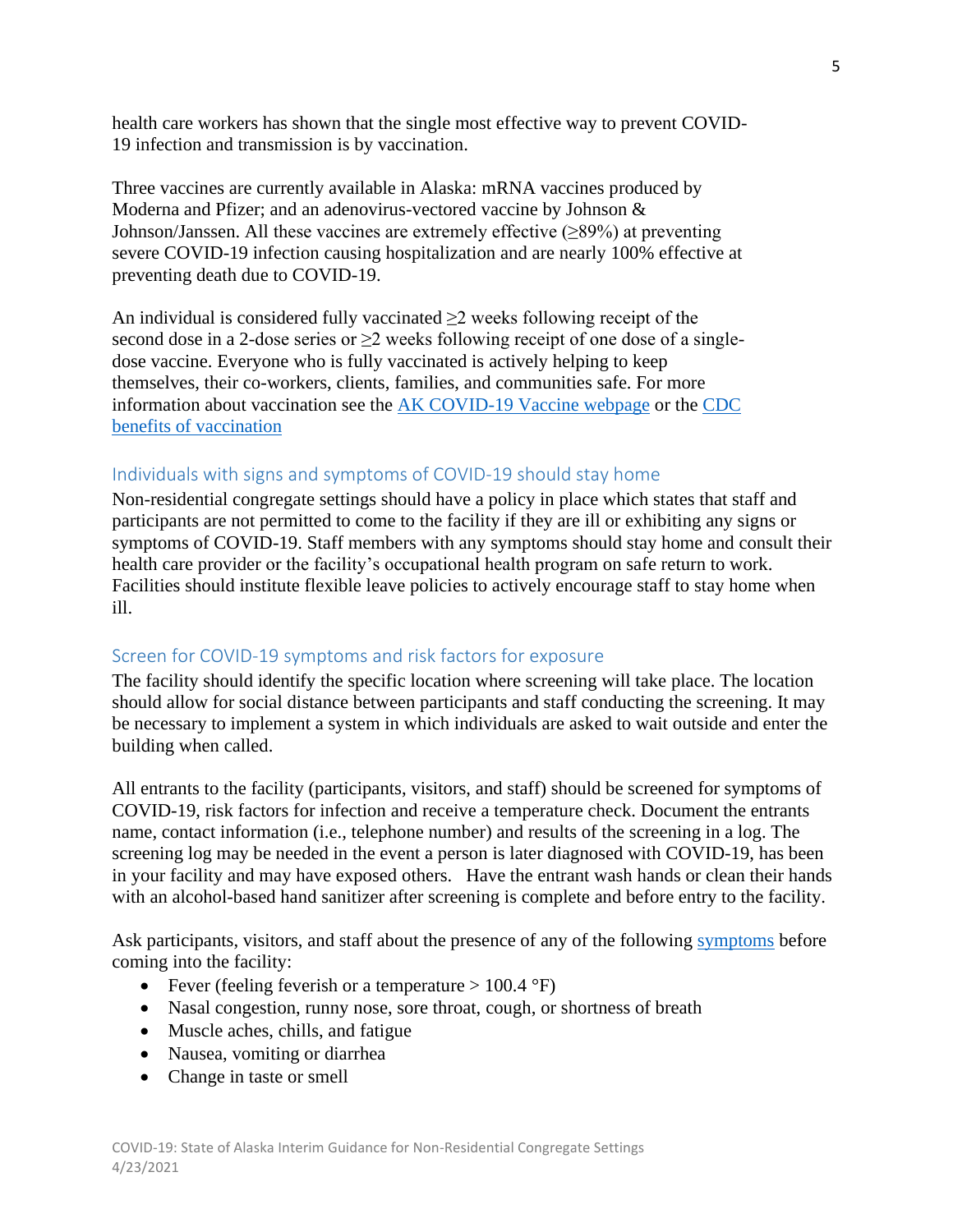For participants: new onset of symptoms suggestive of COVID illness without an alternative diagnosis are most concerning. If the symptom is chronic or has a clear alternative diagnosis (e.g. a chronic cough in a person with Chronic Obstructive Pulmonary Disorder), it is not necessary to exclude the participant. If in doubt, consult with the facility's medical director or the participant's primary care provider.

#### <span id="page-5-0"></span>Plan what to do if a participant, staff, or visitor has signs or symptoms of COVID-19

To the extent possible, ensure that ill persons have the means to return home promptly should any sign or symptom of COVID-19 be identified during screening or at any time while at the facility. Participants or visitors should immediately notify a staff member they are ill and follow instructions for a prompt departure. Staff members should immediately notify their supervisor and follow instructions. Programs should maintain emergency contact information regarding transportation and should designate an area of the facility to isolate an individual with signs or symptoms until they can be safely returned home. Persons with signs or symptoms of COVID-19 should not travel by public transportation.

### <span id="page-5-1"></span>COVID-19 Testing

Please note that all labs that conduct COVID-19 testing are required to submit test results (both positive and negative) to the State of Alaska within 24 hours of the test. If you perform COVID-19 testing within your organization, then you are acting as the lab and are required to report that data to the State of Alaska within 24 hours. If you contract out testing, or send specimens to a lab, this reporting will be performed by the lab that conducts the testing. If you have any questions about reporting test results, please email [COVIDtestreporting@Alaska.gov.](mailto:COVIDtestreporting@Alaska.gov)

### <span id="page-5-2"></span>Guidance on vaccination, masking, and physical/social distancing

- If 100% of staff, participants and visitors are fully vaccinated and have no signs or symptoms of COVID-19, activities may be conducted without masks or social distancing.
- If staff, a participant, or visitor within the facility or group has not been fully vaccinated, everyone in these mixed settings, vaccinated or not, must wear masks. In a mixed setting fully vaccinated persons may relax social distancing.
- Unvaccinated staff, participants, or visitors must always wear a mask and maintain social distance from other unvaccinated persons (i.e., recommended 6 feet). See the guide on page 10 for easy reference.
- Individuals who do not share their vaccination status or whose vaccination status is unknown should be assumed to be unvaccinated.
- Face coverings must [cover both the nose and mouth.](https://www.cdc.gov/coronavirus/2019-ncov/prevent-getting-sick/how-to-wear-cloth-face-coverings.html)
- Move activities outside as much as possible. Improved ventilation and more distance between participants reduce risk of transmission.
- Common areas should be rearranged such that there is room for participants to remain socially distanced from one another. Limit interaction in common spaces, including hallways, by staggering any required movement of participants.
- Smaller groups are less risky than larger groups. Limit group activities, meals, and therapy sessions to less than 10 people and ideally make them 1-on-1 whenever possible.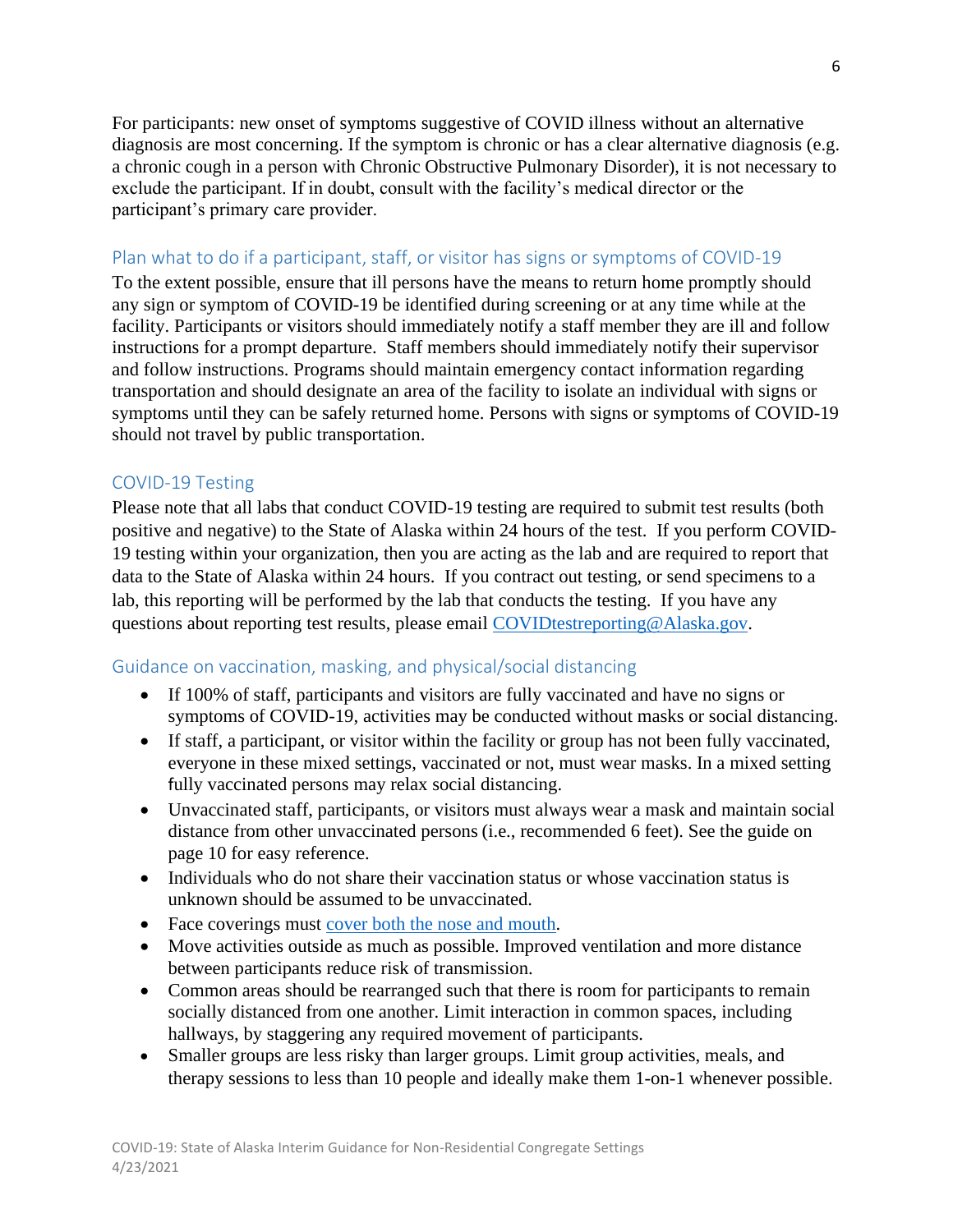• Physical exertion and singing may increase the risk of COVID-19 transmission. These activities should be done outside whenever possible. Further increase distance between participants (e.g., >10 feet) and decrease group size, preferably to 3 or fewer participants, especially if the activity is indoors.

# <span id="page-6-0"></span>Keep participants and staff in the same small groups

Facilities should consider ways to divide their participants into small "cohorts" of participants, each with dedicated staff. To the extent possible, these cohorts should be maintained over time and contact between cohorts should be minimized. The goal of this approach is to contain transmission within a single cohort if COVID-19 is introduced into the facility.

# <span id="page-6-1"></span>[Keep Hands Clean](https://www.cdc.gov/handwashing/when-how-handwashing.html)

Soap and water or hand sanitizer should be easily accessible in every room. Wash hands often with soap and warm water for at least 20 seconds. Ask participants to wash hands with soap and water before sharing a meal. If soap and water are not available, an alcohol-based hand sanitizer can be used. [CDC recommends the hand sanitizer contain at](https://www.cdc.gov/coronavirus/2019-ncov/hcp/hand-hygiene.html) least 60% alcohol; you can check this by looking at the ingredients listed on the product label.

Train staff and participants about good hand hygiene practices. The CDC has excellent resources, including handouts and posters, that are designed to educate good hand hygiene practices.

## <span id="page-6-2"></span>[Use other personal protective equipment \(PPE\) as needed](https://www.cdc.gov/coronavirus/2019-ncov/hcp/using-ppe.html)

- In general, non-residential congregate settings will not be caring for participants with confirmed or suspected COVID-19 and will not need PPE items such as respirators.
- Facilities may consider obtaining a limited supply of additional PPE (medical or surgical mask, gown, eye protection, and gloves) and training staff in its use. CDC has many training resources available (including videos) on when to use PPE and how to properly don or doff PPE.

# <span id="page-6-3"></span>[Clean and disinfect regularly](https://www.cdc.gov/coronavirus/2019-ncov/community/disinfecting-building-facility.html)

Routine cleaning of surfaces using appropriate cleaning and disinfection methods can help to prevent the spread of COVID-19, as well as other viruses (common cold, influenza) and bacteria (fecal-E coli, streptococcus) that can cause illness.

- Clean high-touch surfaces in the facility multiple times per day. Examples of high-touch surfaces include doorknobs, light switches, handrails, kitchen appliances, counters, drawer pulls, tables, sinks, faucet and toilet handles, drinking fountains, elevator buttons, push plates, phones, keys and remote controls. Recreation equipment such as art supplies, games and sports equipment should also be cleaned. Shared participant care equipment should be cleaned after each use.
- Clean by removing any visible dirt and grime before using disinfectants. Disinfectants remove most germs and are most effective on clean surfaces or objects. Coronaviruses are relatively easy to kill with most disinfectants. When using cleaning and disinfecting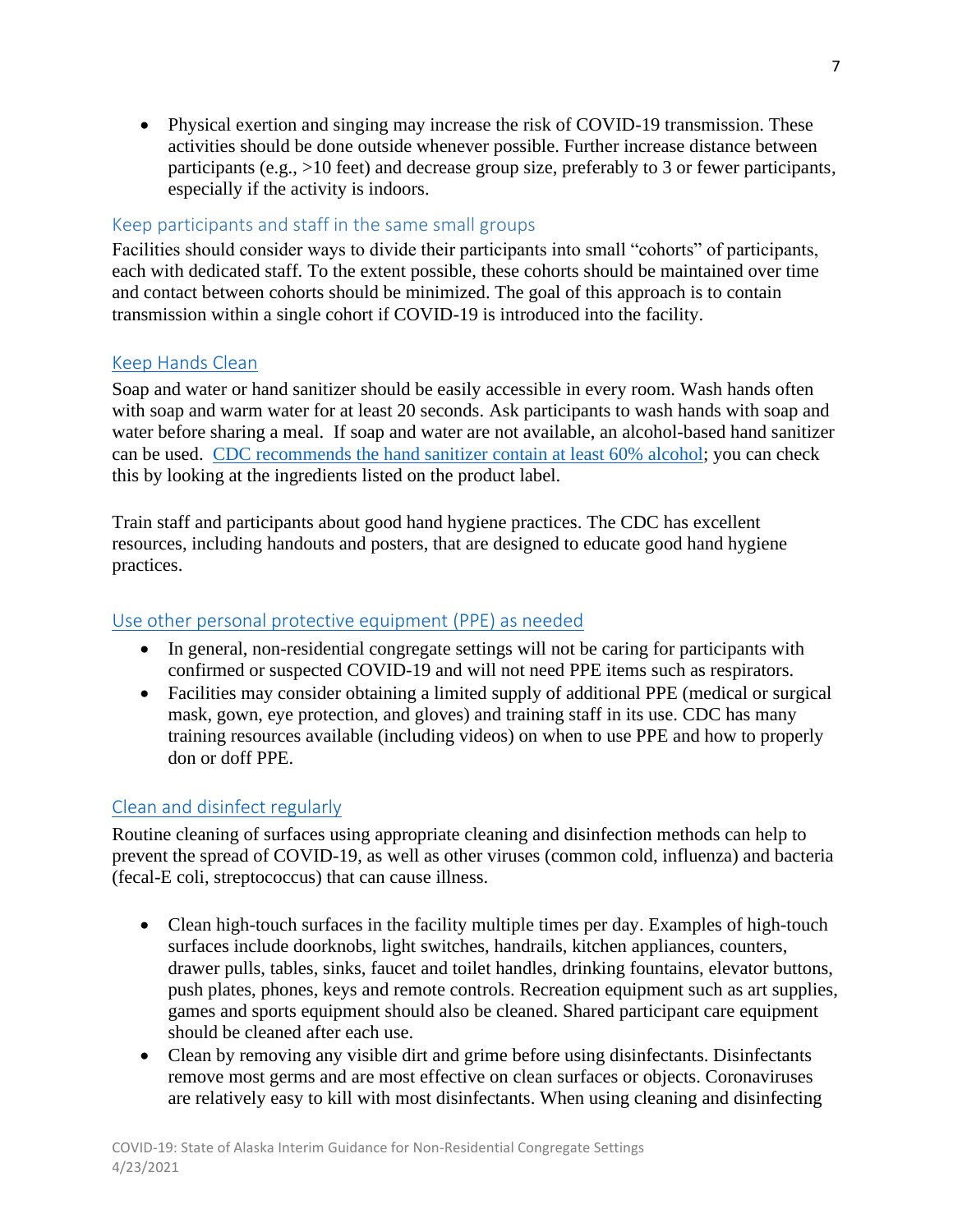products, always read and follow the manufacturer's directions (e.g., application method, contact time). Reference CDC guidance:

- After cleaning, apply an EPA-registered disinfectant to the surface or object for the allotted time recommended by the manufacture. Refer to List  $N$  on the EPA website to select a disinfectants for use against SARS-CoV-2 and other common viruses or bacteria.
- Immediately clean and disinfect any surfaces or objects touched by a participant with symptoms of COVID-19.
- For clothing, towels, linens, and other items that go in the laundry: Wash at the warmest possible setting with your usual detergent and then dry completely. Avoid "hugging" laundry before washing it to avoid self-contamination. Do not shake dirty laundry before washing to avoid spreading virus or other dirt and bacteria through the air. Wash hands after handling dirty laundry.

More information from CDC on cleaning and disinfecting community settings is available [here](https://www.cdc.gov/coronavirus/2019-ncov/community/disinfecting-building-facility.html) and guidelines for disinfection in health care settings are available [here.](https://www.cdc.gov/infectioncontrol/guidelines/disinfection/index.html)

# <span id="page-7-0"></span>Prevent transmission from objects brought into the facility

Transmission from touching objects contaminated with the virus that causes COVID-19 is not a common route of transmission. However, the following strategies may help reduce the risk in encountering COVID-19 and many other types of viruses or bacteria that may cause illness.

#### <span id="page-7-1"></span>**Deliveries**

- o Have a single point of entry for supplies (e.g. a loading dock or other less trafficked entrance).
- o Require masking and maintain physical distance between staff and delivery persons as much as possible.
- o Wash hands once supplies have been stored or put away.

### <span id="page-7-2"></span>Participant belongings

- o Minimize what belongings participants bring into the facility.
- o If possible, keep each participant's belongings separate from other participant's belongings (e.g., in separate containers or cubbies).
- o Participants should avoid sharing dishes, cups, utensils, towels, bedding, or clothing with other people in the facility.
- o If staff handle participant belongings, ensure they wash their hands immediately after handling.

### <span id="page-7-3"></span>Staff belongings

- o Minimize what belongings staff bring into the facility.
- o Require staff to bring their belongings directly to the place where they will be stored during their shift.
- o Require staff to wash their hands immediately after storing their belongings.
- o Require staff to sanitize any belongings they keep with them during their shift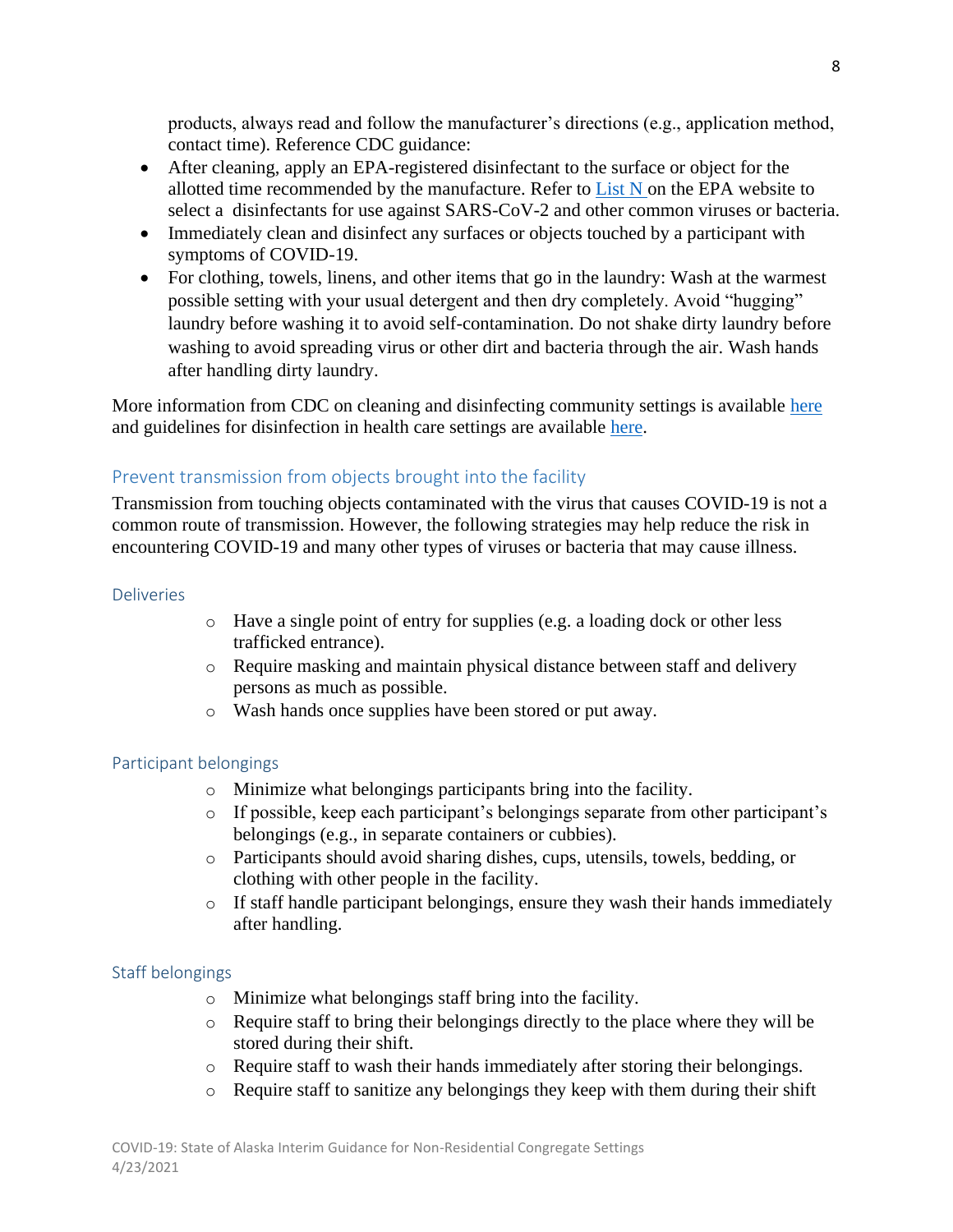(e.g., phones) prior to starting their shift.

o Encourage staff to minimize access to their belongings during their shift and to wash their hands any time they do access them.

# <span id="page-8-0"></span>Provide meals safely

- Stagger eating times and increase space between tables, so diners remain 6 feet apart.
- Only fully vaccinated participants and staff or members of the same household should sit together at a table.
- Implement a reservations system to manage and limit the number of participants congregating at any one time. This may require creating multiple dining opportunities with extended serving times to accommodate all participants.
- <span id="page-8-1"></span>• Provide plated meals rather than self-service, buffet, or family-style servings.

# <span id="page-8-2"></span>Institute policies and procedures for visitation

Non-residential congregate settings should consider limiting visitation to either no visitors or 1 visitor per participant. Limits should be instituted if the facility serves a highly vulnerable population such as persons who require skilled nursing care or if the facility has limited space and visitors would increase crowding and make physical distancing difficult to maintain.

If visitors are allowed, the following practice can help mitigate risk:

- Visitors must be screened. (see Screen for COVID-19 symptoms on page 5)
- Visitors with symptoms of COVID-19 or fail to meet screening requirements should be asked to defer their visit until they have recovered.
- Fully vaccinated visitors must wear a face mask in a mixed setting but can relax social distancing.
- Visitors whose vaccination status is unknown will be considered unvaccinated and must wear a facemask and maintain social distancing (i.e., 6 feet) at all times.
- Visitors should perform hand hygiene before and after entering the facility and common areas.
- Consider identifying a location in the facility where visits can take place that is separate from congregate areas. Clean and disinfect high-touch surfaces in this area between visits.
- Institute a system for scheduling or otherwise controlling visitation to limit the total number of visitors at any one time.
- Consider restricting visitation if the incidence of COVID-19 in the community increases.

# <span id="page-8-3"></span>Keep records to facilitate contact tracing

If a person who spent time at the facility is diagnosed with COVID-19, public health personnel will work with the patient and, if necessary, the facility to identify people who have been exposed and to quarantine all close contacts. Facilities should maintain accurate records of all participants, visitors, and staff who were at the facility and when and how to reach those individuals (e.g., collect a phone number). Facilities should take steps necessary to safeguard any personal information.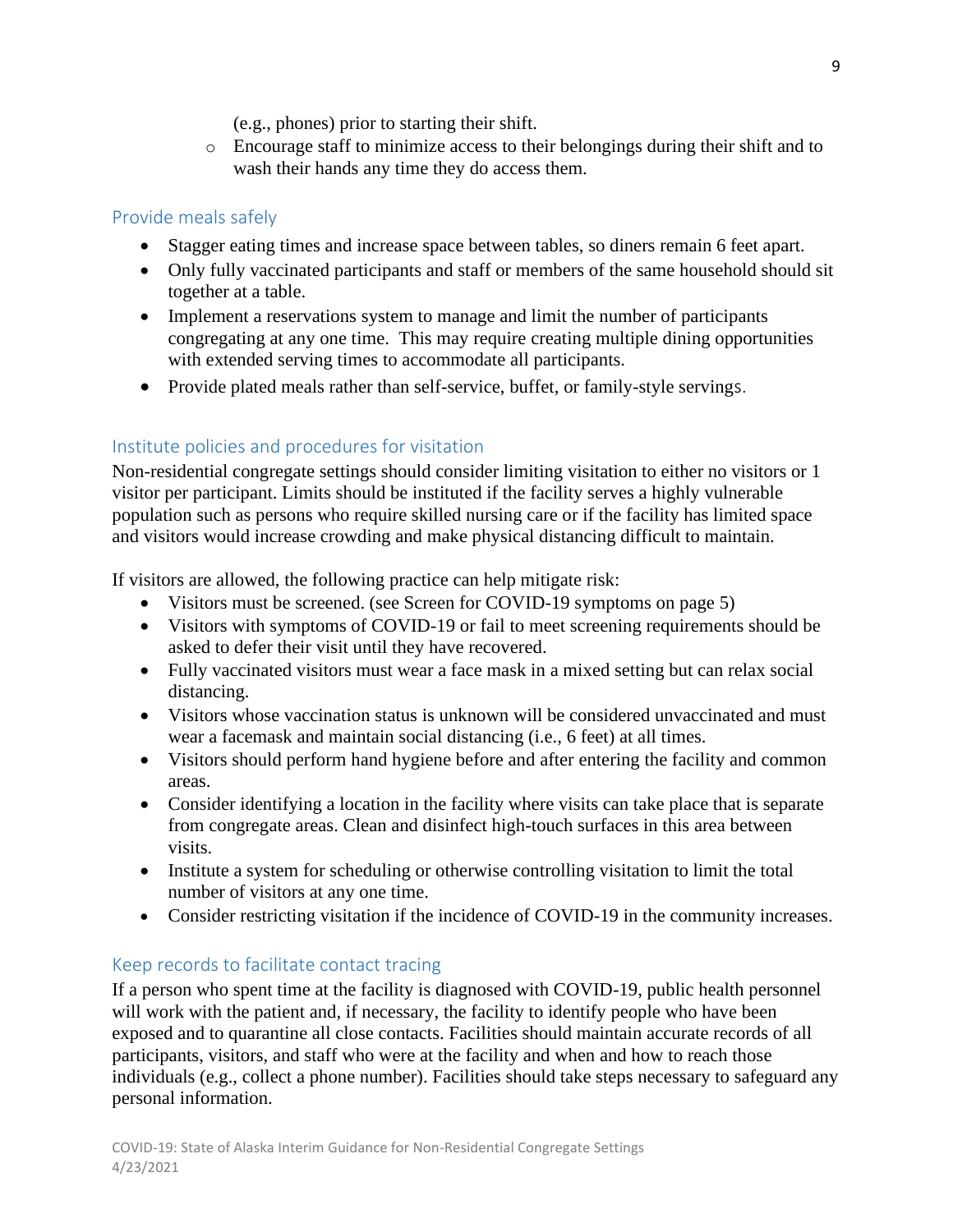<span id="page-9-0"></span>Quick Guide for Congregate Settings on Vaccination, Masking, and Physical/Social Distancing Due to COVID-19

100% of staff, participants, and visitors are fully vaccinated:

• Activities may be conducted without masks or social distancing

Participants who are fully vaccinated but less than 100% of other staff, participants, and visitors are fully vaccinated:

• Wear a mask at all times but social distancing may be relaxed for fully vaccinated individuals.

Participants who are not fully vaccinated:

• Wear a mask and observe social distancing at all times